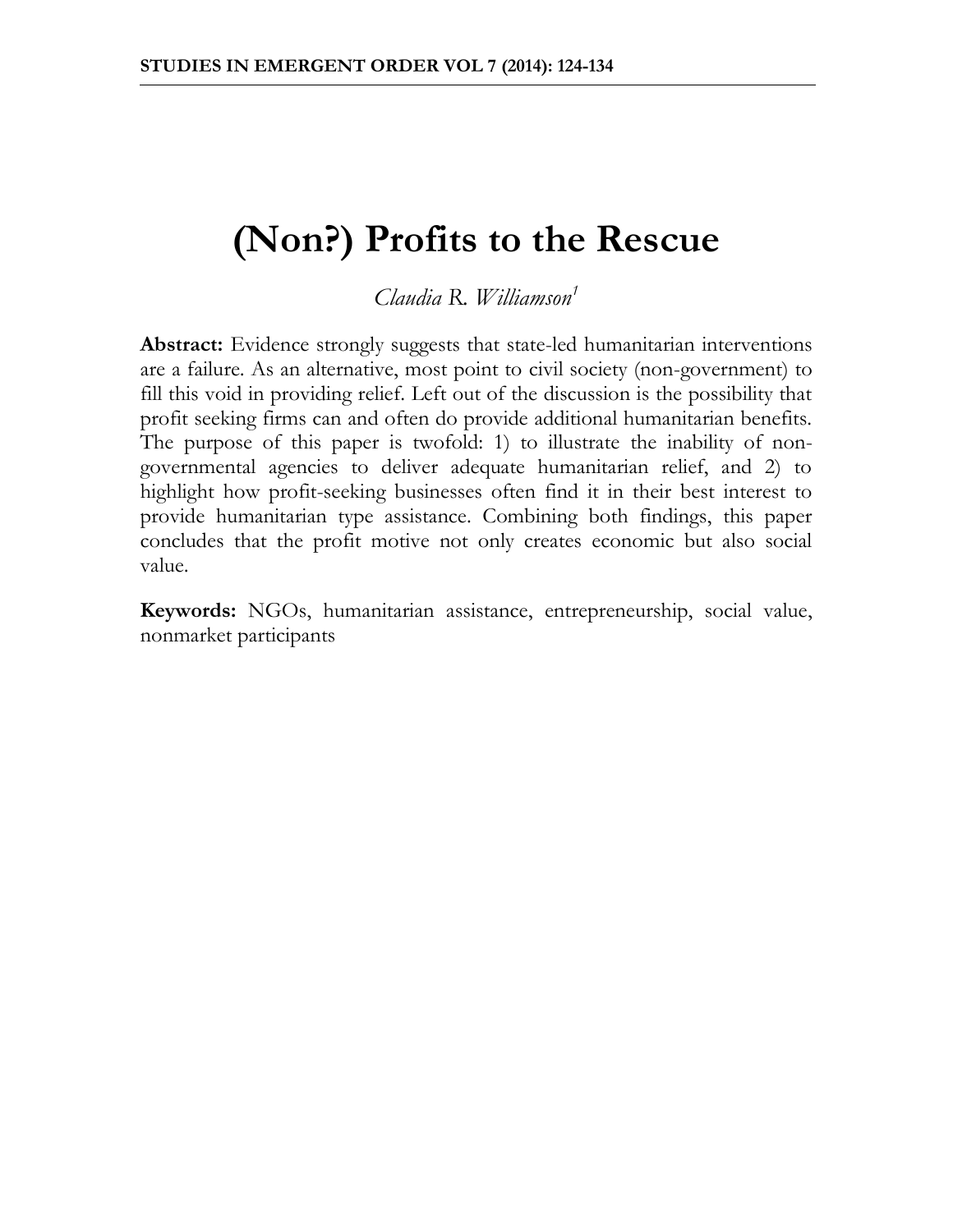### **Introduction**

What can be done to alleviate existing human suffering? Discussions involving humanitarian relief often assume that not only should we, the citizens of rich countries, help, but that we are capable of providing effective assistance. This mentality exists within academic circles, the development community, and the general populace. For example, Jeffrey Sachs, a Professor of Economics at Columbia University, states in *The End of Poverty* (2005) that we now possess the financial resources and know-how to end extreme poverty. These resources and knowledge are to be provided by Western governments. The Millennium Development Goals, the blueprint for government aid donors, takes Sachs' position as given. The only real constraint on achieving the Goals is political will and activism. The lead singer of U2, Bono, repeats these arguments when he encourages his fans to contact their respective political representatives in support of the use of government aid to end world suffering (Stossel 2006).<sup>2</sup>

A new book by Christopher Coyne (2013), *Doing Bad by Doing Good: Why Humanitarian Action Fails* calls this assumption into question. Coyne relies on an array of previous studies and presents new evidence suggesting that most state led humanitarian interventions are a failure. His theoretical framework highlights the perverse political incentives and knowledge constraints faced by those administering humanitarian assistance. These constraints contribute to the inability of government bureaucracies to alleviate suffering. The central focus of Coyne's analysis is *state led humanitarian action*. Coyne (2013: 13) defines humanitarian assistance as a "broader array of actions, such as the delivery of short-term emergency relief and long-term assistance intended for development purposes in order to alleviate existing human suffering and to protect vulnerable people from suffering in the future." The main players in administering humanitarian aid are domestic and foreign governments. It is this type of assistance that Coyne argues contributes to ongoing failures in humanitarian aid.

With evidence strongly suggesting that state led humanitarian interventions do not achieve their goals, civil society (i.e. non-government groups) is called upon as the alternative to fill the void in providing relief. As Coyne illustrates, government organizations dominate the provision of humanitarian relief; however, there are a tremendous number of other organizations delivering assistance that fall outside this scope. Coyne casually mentions the role of non-governmental organizations (NGOs) but argues that the line is becoming blurred between government and non-government agencies as many NGOs are supported, at least partially, from government funding. Thus, this implies that NGOs may also face many of the same hurdles as state led action. The first goal of this paper is to analyze non-state led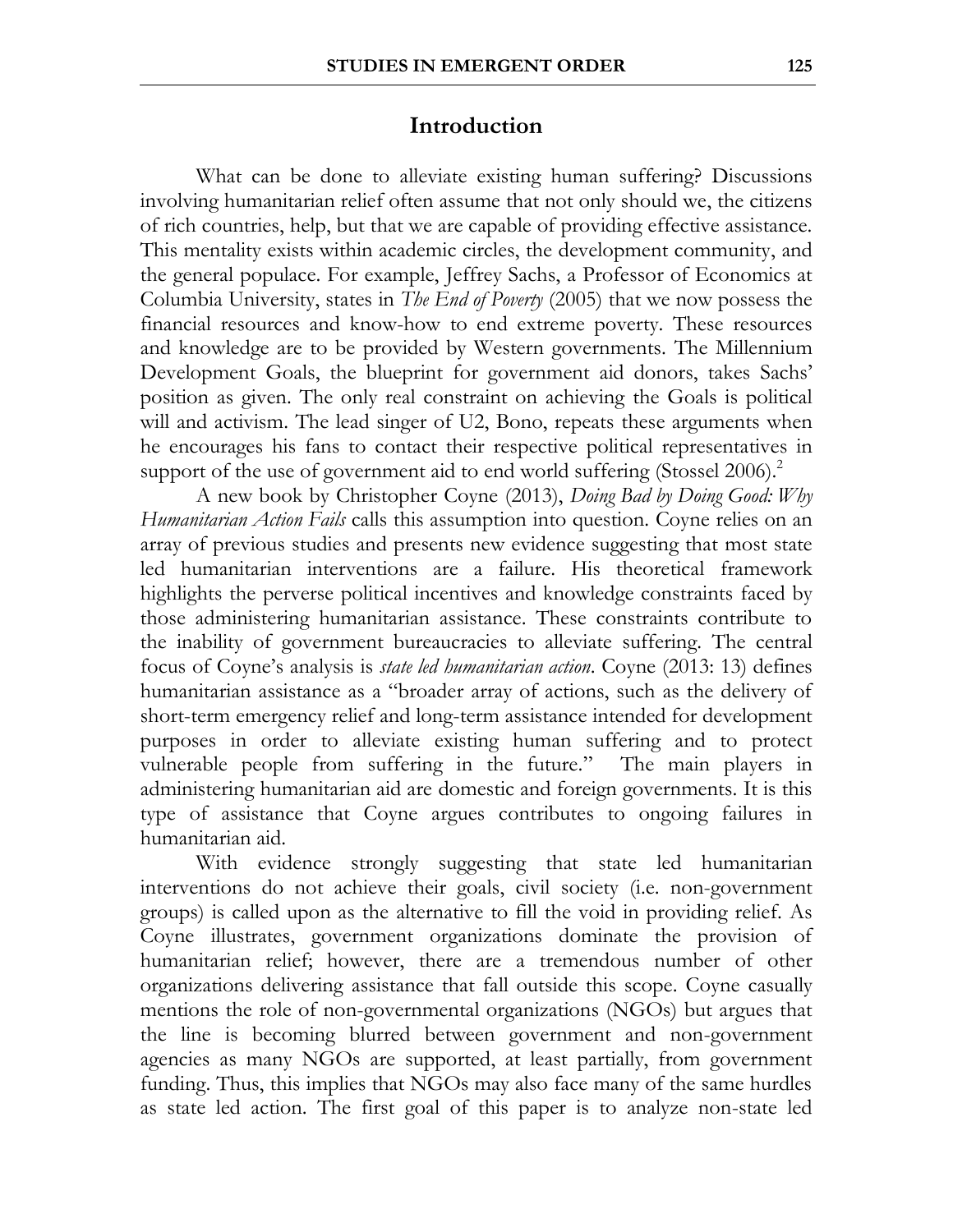humanitarian providers. I follow Coyne's definition of humanitarian assistance—any provision in providing assistance to alleviate human suffering including short term emergency relief to education and healthcare.

My analysis picks up where Coyne's leaves off. I extend his logic and apply it to non-government organizations (NGOs). When operating outside the market, an agency often lacks the necessary incentive alignment between provider and recipient. In addition, such organizations face a knowledge constraint where they do not actually know how to achieve their desired ends. Both incentive and knowledge problems exists as a function of operating outside the market. These constraints are faced not only by political agencies but *all* non-market organizations. As a result, NGOs with the intended goal of providing humanitarian assistance also must confront both incentive and knowledge constraints in order to alleviate suffering. Evidence is mounting (summarized below) that suggests many NGOs are failing at systematically providing effective poverty alleviation.

If both state led and non-state led (NGOs) action does not and cannot provide humanitarian relief, does this imply a hopeless situation? Coyne says no. He suggests focusing on empowering individual choice through fostering greater economic freedom. He calls for an institutional shift, a move toward freedom that allows for experimentation and discovery of what works for a specific time and place. A tremendous amount of evidence supports the argument that greater economic freedom leads to poverty reduction and increases in human welfare (see Hall and Lawson, 2014, for a review of this literature). This is a long-run perspective of what creates a foundation for rising out of poverty and thus making humanitarian assistance unnecessary. But this answer does not provide immediate relief to those who are currently in need.

The second goal of this paper is to illustrate that while we wait for economic freedom to take hold in places where it is currently lacking, for-profit firms may fill in the gap, providing humanitarian assistance in the short to medium run. As summarized in section 3 below, businesses often provide additional benefits outside the typical firm-employee relationship. These range from educational opportunities, disaster relief, financing opportunities as well as traditional charitable giving. Profit seeking firms can rely on the market feedback to tap into local needs in order to mitigate knowledge constraints. The provision of such assistance may be necessary in order for firms to achieve maximum profits, thus aligning incentives between the firm and recipients.

Coyne illustrates the failures from state led humanitarian assistance. Following his logic, I argue and present evidence suggesting that NGOs may suffer from the same crippling constraints. The reason why both government and non-government action fails is because both operate outside the market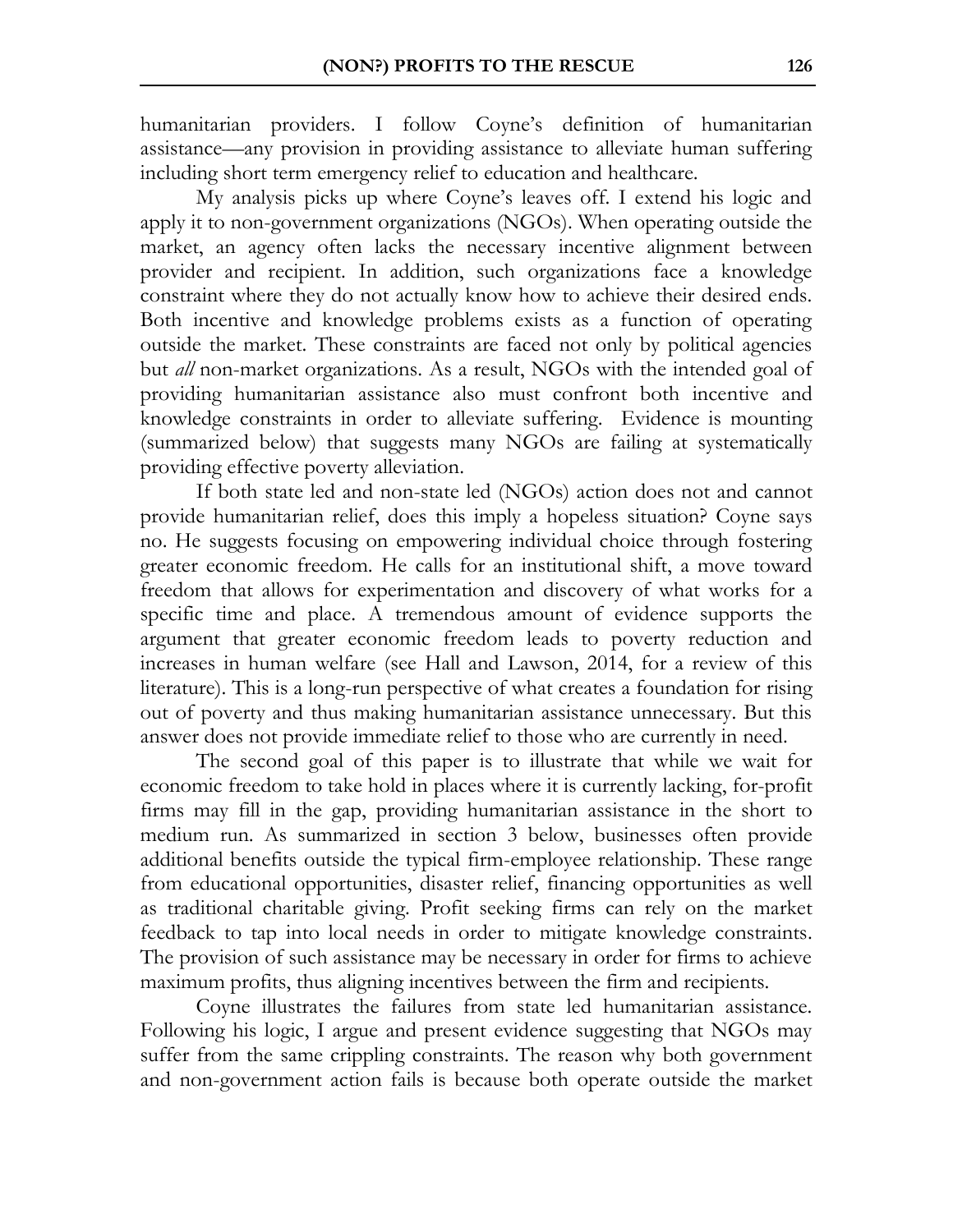context. As an alternative to traditional providers of humanitarian action, I suggest looking to those operating within the market.

## **Why Not Non-Profits?**

State led actors suffer from a variety of both knowledge and incentive constraints. This is well documented. The reason why government agents face these constraints is due to the channels through which assistance must be delivered—bureaucracy. NGOs also deliver their 'goods' through bureaucratic means. They exist to achieve their stated end, whether that is building schools, providing bed nets, or raising awareness on a specific issue. Many of the main arguments presented by Coyne to explain state led humanitarian action can be applied to explaining the constraints faced by NGOs. I rely on his theoretical arguments and apply it to NGOs before providing several case studies to illustrate such failures.

Resources are scarce. Choices must be made on how to allocate these scarce resources among competing humanitarian ends. As NGOs operate outside the market context, they also suffer from what Coyne calls the "planner's problem." The planner's problem is the inability of nonmarket participants to access relevant knowledge regarding how to allocate resources to their highest valued use. This solution only emerges within the discovery process of the market. This problem applies to resources that are devoted for long-term economic development purposes as well as the alleviation of shortterm suffering. The question of how best to achieve the stated ends given scarce resources must still be dealt with whether the question is being asked by a well-meaning bureaucrat in a government agency or a non-government agency. In addition, agencies must also decide which humanitarian end they are going to pursue. These two issues are implicitly linked as agencies must often attempt to deal with issues that appear the most pressing first. But determining what is the most pressing is indirectly a function of how individuals value the use of society's resources. This valuation process is only revealed through market prices. However, NGOs are not explicitly relying on market mechanisms to determine their ends and how to best achieve these ends. This captures what Coyne refers to as knowledge constraints.

Incentives must also align in order for interventions to be successful. It is much easier to see the perverse political constraints that state based agencies face—public opinion, special interests and strategic interests, just to name a few. NGOs that are truly separate from government funding can avoid mainly of these perverse incentives, which is one of the main reasons why NGOs receive strong support as administers of humanitarian relief. However, incentive constraints must also be confronted by NGOs. Since decisions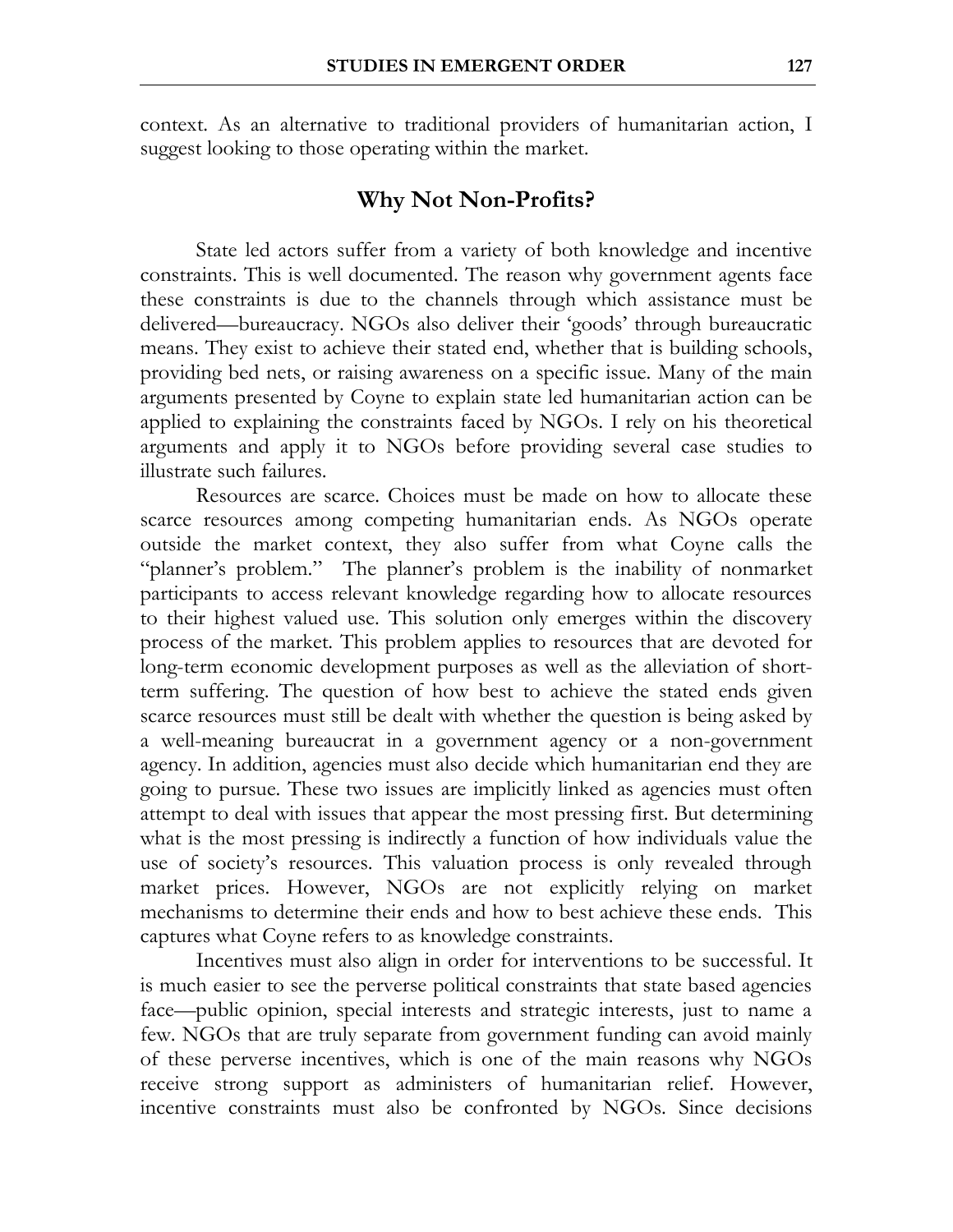regarding which humanitarian goals to pursue and how to pursue them are not made within the market, NGOs rely on an incentive structure based on raising money either from private donors or from government support. Competition for resources amongst NGOs means convincing donors that a specific project is a worthy cause. This shift creates a set of incentives, possibly perverse, that may be divorced from the original goal of providing relief.

For example, NGOs, like government bureaucracies, also have an incentive to expand their budget and increase staff. The incentive to expand is somewhat independent from necessity to expand in order to better achieve the NGOs mission. Similarly, feedback and accountability is weaker outside the market. It is true that donors attempt to hold NGOs accountable; however, this link can be extremely strong or extremely weak depending on the number of donors and the task at hand. The weaker the link is, the looser the feedback loop will be, which sets up incentives for waste and resource misallocation. In the end, NGOs are ultimately answering to their donors as the ability to raise funds determines success. Countless examples have emerged to illustrate NGO failures resulting from both incentive and knowledge constraints. I recognize that there are positive examples of NGOs alleviating suffering. My point is not that no good can come from NGO work, but that systematic failure should not be surprising as theoretical arguments exists that predict such results. I highlight a few failures to illustrate this main point.

One of the greatest examples of NGO swindling and mismanagement of funds is Greg Mortenson's Central Asia Institute (CAI). In 1996, Mortenson co-founded CAI to reduce poverty in Pakistan and Afghanistan by promoting education for girls there. In 2007, he writes *Three Cups of Tea: One Man's Mission to Promote Peace…One School at a Time* describing his transition from mountainclimber to humanitarian. The book remained on the New York Times nonfiction bestsellers list for several years.

There is just one problem—turns out that much of what is described in the book is actually fictional, exaggerated truths of what CAI has accomplished. As of 2010, CAI reports that it had contributed to the building of over 171 schools, providing education to over 64,000 children. On the April 17, 2011 CBS News' 60 Minutes broadcast a report accusing Mortenson's claims as false. Specifically, CBS disputed the claims that Mortenson was captured by the Taliban in 1996 and that CAI had actually built as many schools as it claimed. CBS also found that many of the schools that had been built are now abandoned, not currently supported by CAI, or are being used for alternative uses such as grain storage. Also, allegations also surround the management of funds which include Mortenson using money intended for education to fund his travel and speaking engagements (see Kristoff 2011; Wright 2011; Stemle 2011; and Krekaeur 2011 for supporting evidence).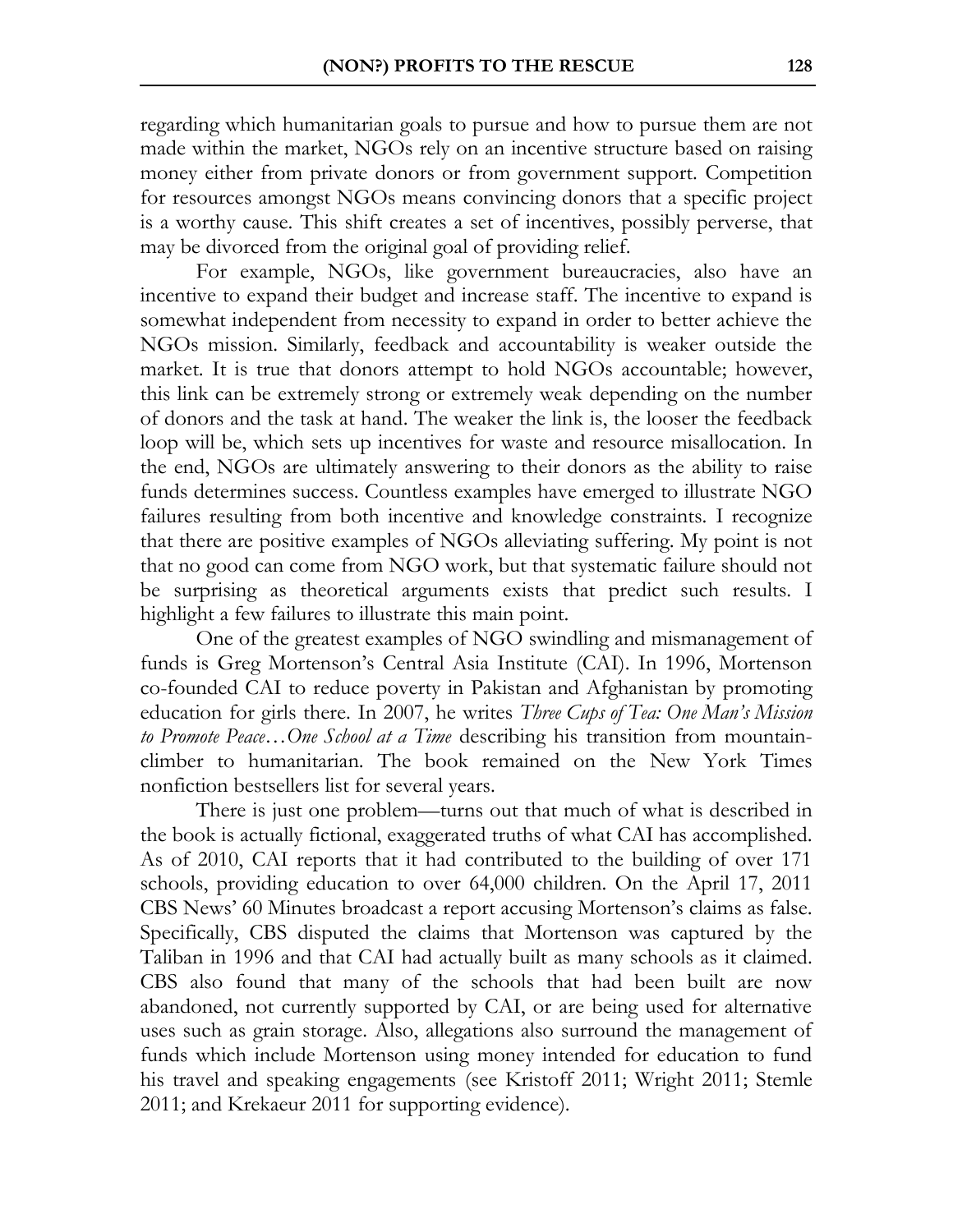Another education example that received media attention is the failure of Madonna's NGO, Raising Malawi. In 2009, Madonna co-sponsored investments into building a school, Raising Malawi Academy for Girls. This was one of the NGO's major projects and was designed to provide education to girls. It is estimated that managers squandered \$3.8 million, an entire year's worth of grant raising, on the school that will now never be built. The project has since been scrapped due to financial discrepancies and mismanagement of funds. The 120 acres of land that was taken out of productive agricultural use in order to build the school will now be the site of a national monument (Jacobs 2011; Mapondera and Smith 2012).

Another example comes from Médecins Sans Frontières (MSF), French Doctors without Borders. The account of this NGOs failure is told by Marilyn McHarg, MSF's Executive Director, on the website Admitting Failure. MSF's main duty is to provide humanitarian medical relief. McHarg states that the organization mainly focuses on treating those with infectious diseases as reflected in both management guidelines and their supply kits. In 2003, McHarg supervised MSF's intervention in Iraq. What she discovered is that most individuals needed treatment for non-communicable diseases. The team was prepared with malaria drugs and antibiotics. It was not equipped to deal with the problems at hand. In order to provide the relief these individuals needed, MSF had to change focus and find the medical supplies that were actually needed. McHarg remembers her frustration; frustration not just because the team was not prepared, but because this same situation was documented from a previous MSF experience in Kosovo. The failure was repeated again in Haiti in 2010.

The website this particular study is told on, Admitting Failure, exists solely as a platform for NGOs to admit their humanitarian failures. The mission of Admitting Failure is to bring together civil society organizations to share their stories as a way to avoid future disappointment. The website acknowledges that often groups do not discuss past failures in order to not scare off donors. However, the platform encourages an open dialogue so that NGOs can innovate and learn from previous mistakes. As it explicitly states, "Fear, embarrassment, and intolerance of failure drives our learning underground and hinders innovation. No more. Failure is strength. The most effective and innovative organizations are those that are willing to speak openly about their failures because **the only truly "bad" failure is one that's repeated."** The website does indeed have an open forum where those working in civil society can discuss the problems they face and the failures that are made. The problem is that these failures are repeated. Repeated within the same NGO, as with MSF, and repeated across different groups.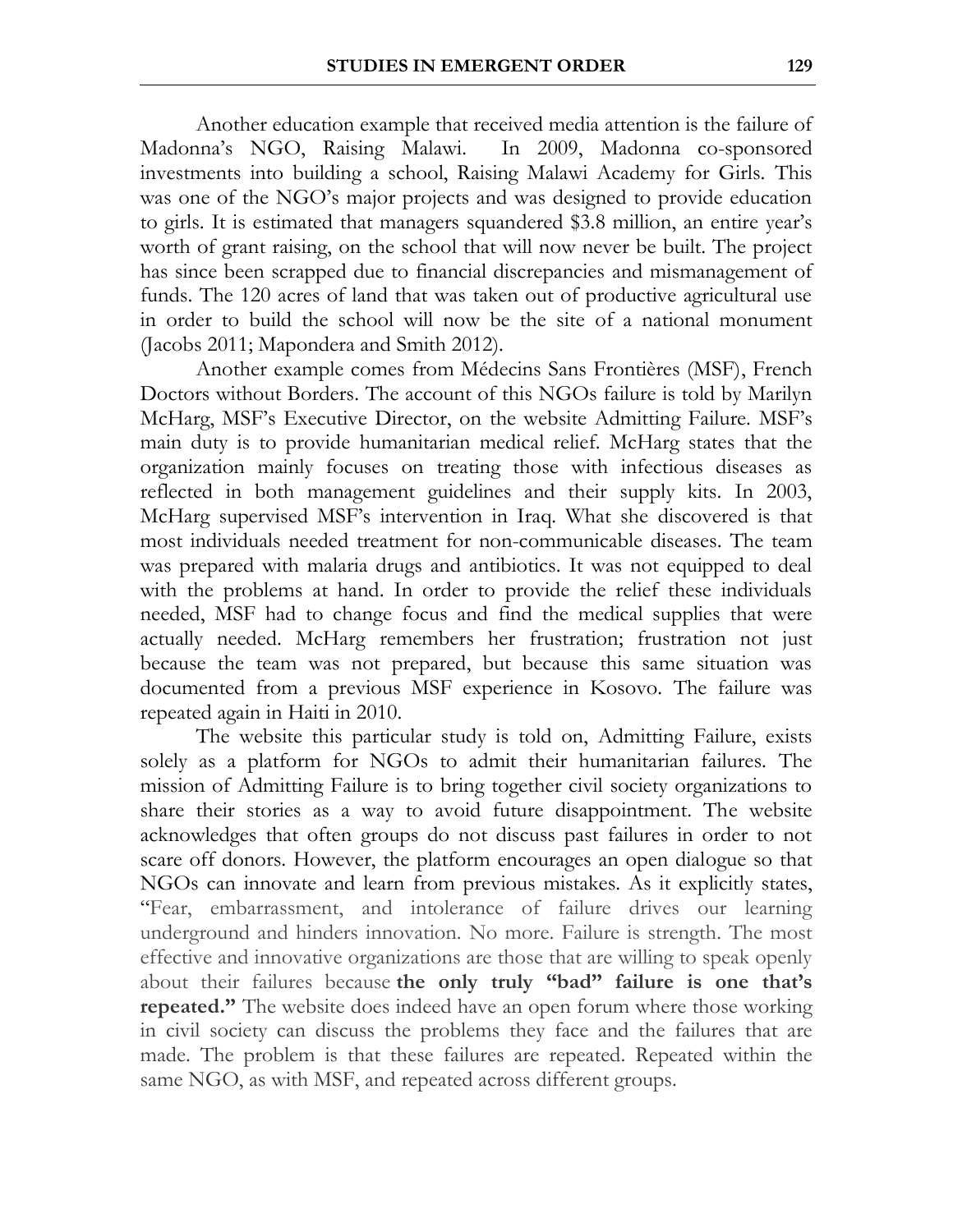While this is tremendously disappointing, the results can be (at least partially) explained from our theory above. It is not surprising that we see the same failures repeated by the same agency and across different agencies. Nonmarket participants do not have the tight feedback loops necessary to gain relevant knowledge nor do they face the incentives to learn in order to not repeat the same mistakes.

### **Why Profits?**

If NGOs face many of the same constraints (possibly not as severe) as state led humanitarian action, who will 'feed the children'? In other words, do we have other mechanisms that can alleviate human suffering? Porter and Kramer (2011) say yes we do—businesses. Profit seeking firms can and often do provide social benefits. In order to illustrate alternatives to government and non-government organizations, I briefly summarize Porter and Kramer's arguments and evidence below.

Porter and Kramer argue that businesses are too often cited as the problem of social ills, whether it is environmental, economic, or social. There is a perceived trade-off between social benefits and economic efficiency that has become entrenched in public policies. Government and public opinion worsens this view by attempting to address social flaws at the expenses of corporations.

Neoclassical economics is partly to blame. As Porter and Kramer argue, "economists have legitimized the idea that to provide societal benefits, companies must temper their economic success. In neoclassical thinking, a requirement for social improvement—such as safety or hiring the disabled—imposes a constraint on the corporation. Adding a constraint to a firm that is already maximizing profits, says the theory, will inevitably raise costs and reduce those profits" (p: 4-5).

In addition, standard economics defines externalities as stemming from firms creating external, or social, costs that they do not bear. In order to correct these additional costs, additional taxes or regulations are created in order to internalize the costs. As a result, firms are aware that government will create such policies and therefore reshape their corporate strategies. This can provide disincentives for firms to internalize the external costs on their own leaving social and environmental issues out of profit maximizing strategies. This can lead to firms shifting from a long-run to a short-run perspective, maximizing profits in a more narrow view instead of incorporating all societal influences that determine long-run market success.

Porter and Kramer create a new concept in order to move beyond this narrow thinking.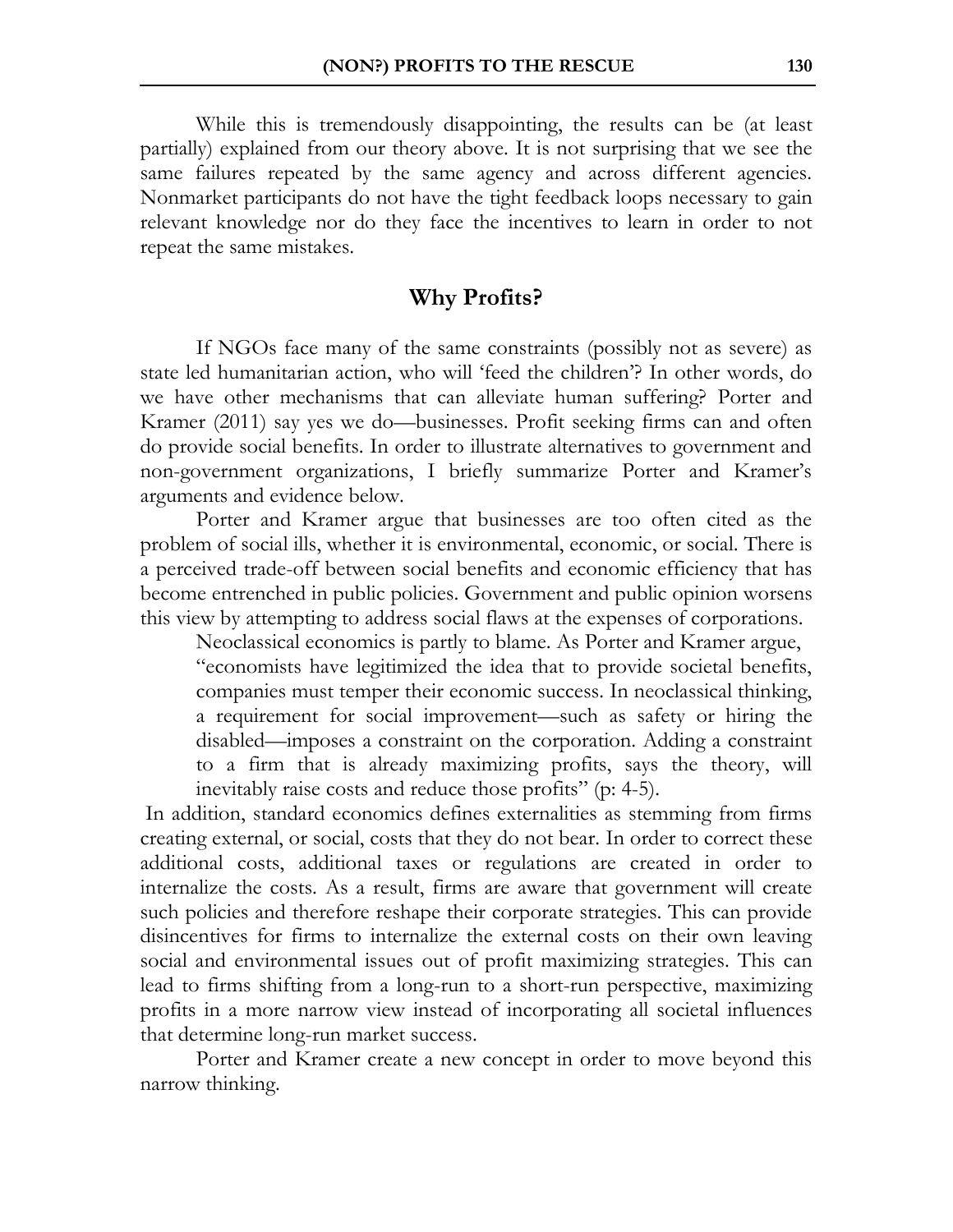"The concept of shared value, in contrast, recognizes that societal needs, not just conventional economic needs, define markets. It also recognizes that social harms or weaknesses frequently create *internal* costs for firms—such as wasted energy or raw materials, costly accidents, and the need for remedial training to compensate for inadequacies in education. And addressing societal harms and constraints does not necessarily raise costs for firms, because they can innovate through using new technologies, operating methods, and management approaches—and as a result, increase their productivity and expand their markets" (p. 5).

Several large corporations, such as GE, Google, IBM, Intel, Johnson & Johnson, Nestlé, Unilever, and Wal-Mart, are already creating shared value. For example, Nespresso, part of Nestlé, combines an espresso machine with ground coffee capsules. One of the major challenges Nespresso faces is securing reliable specialized coffees. In order to do so, Nespresso works directly with small coffee producers across Africa and Latin America providing advice for growing, securing access to credit, and guaranteeing plant stock, fertilizers and pesticides. The company also created local quality checkpoint facilities, which meant that the company could pay a premium for higher quality coffee. Incentives were created for producers to increase quality production, which lead to an increase in grower's income.

Another example comes from Yara, a mineral fertilizer company building ports and roads in Mozambique and Tanzania. The lack of infrastructure was preventing access to fertilizers and farmers from transporting crops. Therefore, Yara helped build the roads.

Wal-Mart has created educational programs in Mexico, India and Brazil. These programs are designed to train potential employees, typically women, with valuable knowledge on commercial retail and leadership skills. These individuals retain these skills for life.

Finally, Wal-Mart also addressed humanitarian need through its response to Hurricane Katrina. As Horwitz (2009) summarizes, Wal-Mart's response was far superior to any government agencies attempting to provide relief. The company, within days, delivered truckload of supplies including prescription drugs. Horwitz cites private ownership and the price system as the reason why Wal-Mart outperformed state led action.

Porter and Kramer conclude that these business ventures are not guided by philanthropic incentives but by self-interest. When the institutional structure, which includes public policies and government regulation, shifts firm's incentives from short-run to a long-run perspective, the profit motive leads entrepreneurs to create social value.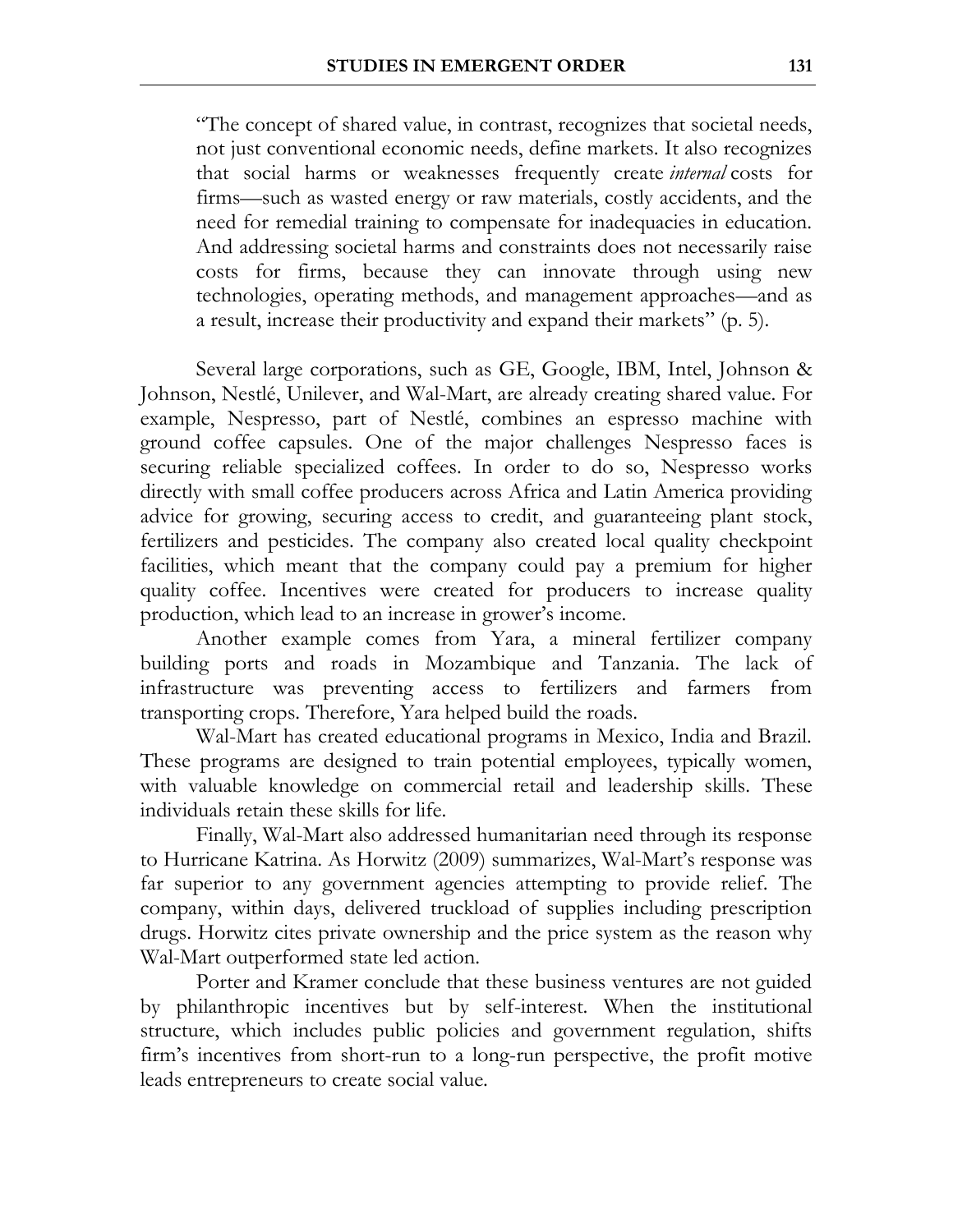## **Conclusion**

Coyne's *Doing Bad by Doing Good* provides theoretical and empirical evidence that state led humanitarian interventions are a systematic failure. Using his framework, I extend his analysis to include non-government organizations. Evidence suggests that NGOs may not be able to deliver adequate humanitarian relief. All nonmarket participants, including NGOs, must confront knowledge and incentive constraints. As an alternative, profitseeking firms may find it in their best interest to provide such humanitarian assistance as part of profit maximization.

My analysis supports the concluding remarks from Coyne. As a first move, we will better serve each other the sooner we recognize our own human limitations. Interventions by organizations into complex organizations lead to unintended consequences that cannot be predicted or avoided as we have limited knowledge regarding changes in individual behavior. As a result, the best of intentions that support humanitarian interventions can lead to more harm than good. Focusing on establishing an environment that supports economic freedom and shifts businesses from a short-run to a long-run strategy may provide more humanitarian relief than any well-meaning objectives.

#### **Notes**

 $\overline{a}$ 

#### **References**

Admitting Failure. "Admitting Failures Vision," http://www.admittingfailure.com/about/

Coyne, Christopher J. 2013. *Doing Bad by Doing Good: Why Humanitarian Action Fails*.

Stanford, CA: Stanford University Press.

Hall, Joshua and Robert Lawson. 2014. "Economic Freedom of the World: An Accounting

of the Literature," *Contemporary Economic Policy* 32(1): 1-19.

Horwitz, Stephen. 2009. "Wal-Mart to the Rescue: Private Enterprise's Response to

Hurricane Katrina," *The Independent Review* 13(4): 511-528.

Krakauer, Jon. April 2011. "Three Cups of Deceit,"

<sup>1</sup> Assistant Professor of Economics, Box 9580, 312F McCool Hall, Mississippi State University, Mississippi State, MS 39762. Claudia.williamson@msstate.edu.

<sup>2</sup> Recently, Bono has come out in support of capitalism and markets as an important driver is solving global poverty (see, Olson 2012, for example).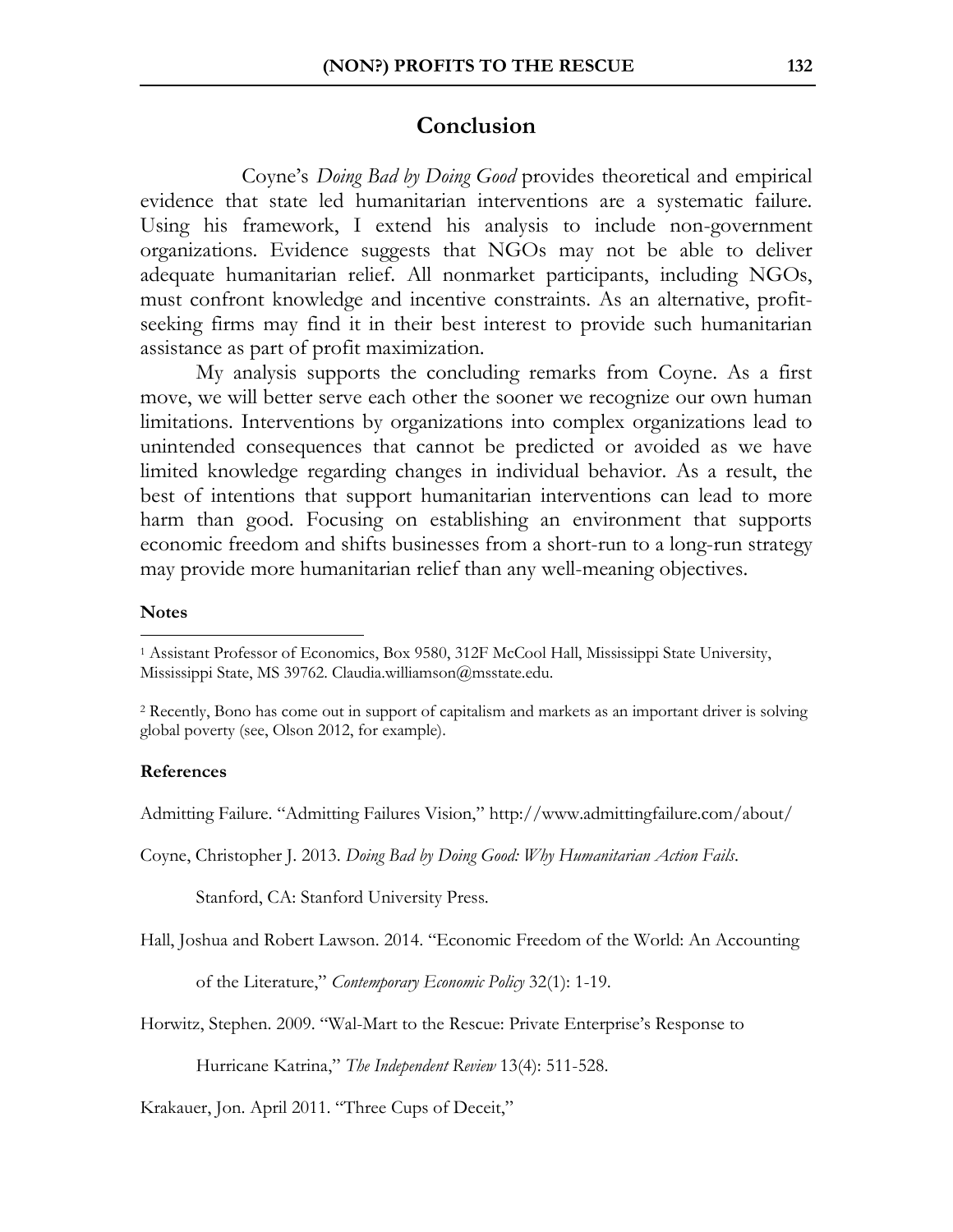https://www.byliner.com/originals/three-cups-of-deceit

- Kristof, Nicholas D. April 20, 2011. Op-Ed Column. "Three Cups of Tea,' Spilled," *New York Times*.
- Jacobs, Alex. March 28, 2011. "Out of tune with Malawi: Madonna's wasted millions," http://ngoperformance.org/2011/03/28/out-of-tune-with-malawi-madonnaswasted-millions/
- Mapondera, Godfrey and David Smith. July 20, 2012. "Zeroes to heroes: Madonna's defunct school in Malawi to become cemetery," The Guardian.com http://www.theguardian.com/world/2012/jul/20/madonna-malawi-school-sitecemetery
- McHarg, Marilyn. January 12, 2012. "Learning the Lesson is Not Enough," http://www.admittingfailure.com/failure/marilyn-mcharg/
- Mortenson, Greg and David Oliver Relin. 2007. *Three Cups of Tea One Man's Mission to Promote Peace . . . One School at a Time.* NY, NY: Penguin Books.
- Olson, Parmy. 2012. "Bono's 'Humbling' Realizations About Aid, Capitalism, and Nerds," Forbes Online.

http://www.forbes.com/sites/parmyolson/2012/10/22/bonos-humblingrealizations-about-aid-capitalism-and-nerds/

- Porter, Michael E. and Mark R. Kramer. 2011. "Creating Shared Value: How to reinvent capitalism—and unleash a wave of innovation and growth," *Harvard Business Review* Jan-Feb: 1-17.
- "Questions over Greg Mortenson's stories," CBS News. April 15, 2011. Sachs, Jeffrey D. 2005. *The End of Poverty*. New York: Penguin Books.
- Stemle, Cary. April 20, 2011. "The Greg Mortenson Scandal: One University's Bitter Cup